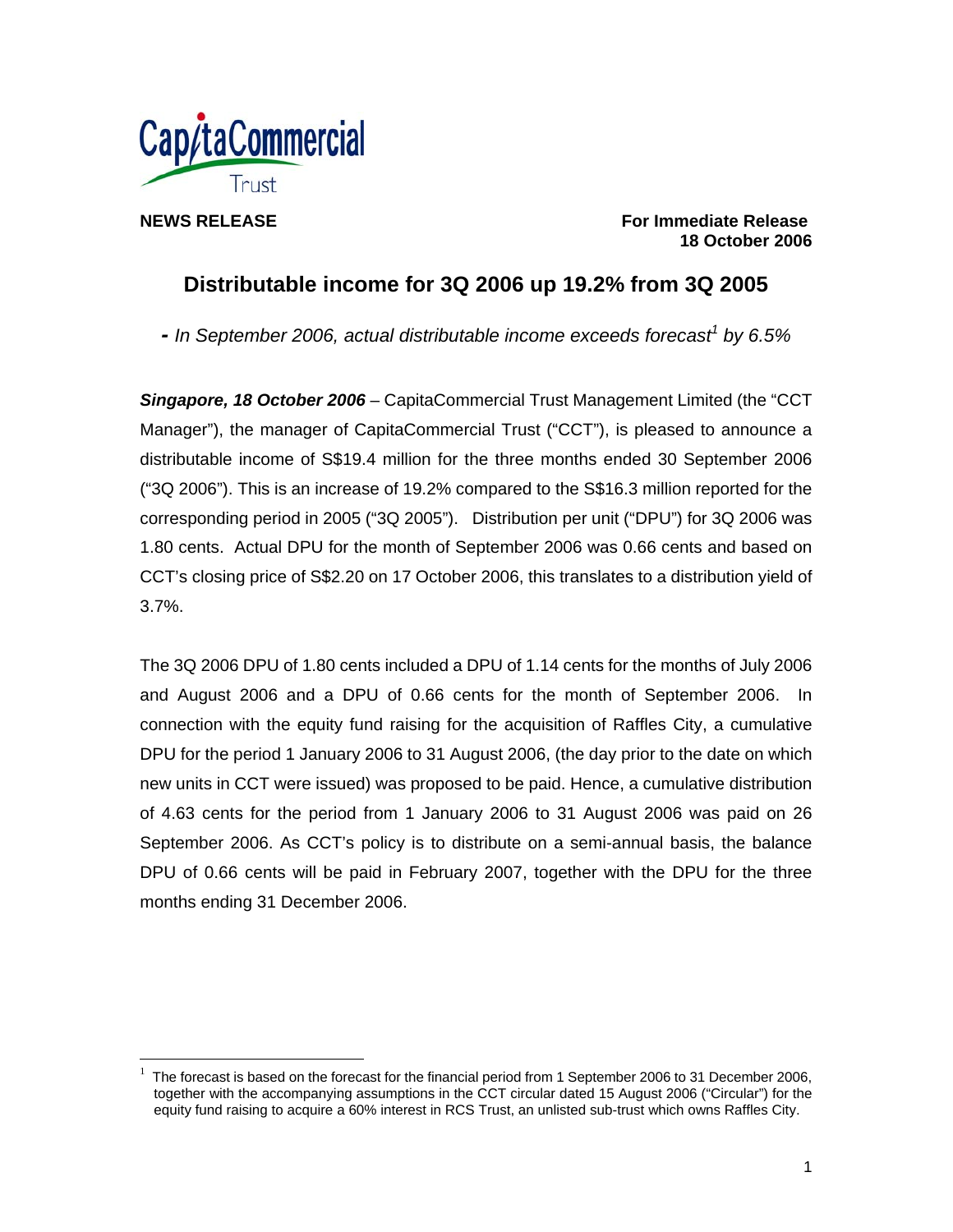### **Summary of CCT Results**

 $\overline{a}$ 

|                                                                                                                                                     | 3Q 2006                      | 1 Sep to 30 Sep 2006       |                              |                      |
|-----------------------------------------------------------------------------------------------------------------------------------------------------|------------------------------|----------------------------|------------------------------|----------------------|
|                                                                                                                                                     | <b>Actual</b><br>(S\$'000)   | <b>Actual</b><br>(S\$'000) | <b>Forecast</b><br>(S\$'000) | <b>Variance</b><br>℅ |
| Gross Revenue                                                                                                                                       | 38,585                       | 17,496                     | 17,245                       | 1.5%                 |
| Net Property Income                                                                                                                                 | 28,285                       | 12,787                     | 12,543                       | 1.9%                 |
| Distributable Income                                                                                                                                | 19,388                       | 9,105                      | 8,601                        | 5.9%                 |
| <b>Distribution Per Unit</b><br>For the period<br>Annualised                                                                                        | 1.80 $\mathfrak{c}$<br>7.14¢ | $0.66\mathcal{C}$<br>8.03¢ | 0.62¢<br>7.54 <sub>c</sub>   | 6.5%<br>6.5%         |
| <b>Distribution Yield</b><br>- S\$2.21 per unit (closing price on<br>30 September 2006)<br>- S\$2.20 per unit (closing price<br>on 17 October 2006) | 3.2%<br>3.2%                 | 3.6%<br>3.7%               | 3.4%<br>3.4%                 |                      |

CCT's gross revenue for 3Q 2006 was S\$38.6 million, an increase of 32.5% over S\$29.1 million of 3Q 2005. Compared to 3Q 2005, the gross revenue for 3Q 2006 included a month's revenue from CCT's 60% interest in Raffles City albeit with lower income contributions from Market Street Car Park and Golden Shoe Car Park which are undergoing asset enhancement.

CCT's portfolio continues to maintain a strong tenant retention rate of about 85% and enjoys a close to 100%<sup>2</sup> committed occupancy rate as at 30 September 2006.

Mr Richard Hale, Chairman of the CapitaCommercial Trust Manager, commented "This was a very eventful and rewarding quarter for the Trust following our acquisition of 60% of Raffles City, which in total was one of the largest property deals in Asia this year. In connection with this purchase, we successfully completed Asia's largest follow-on equity fund raising of S\$803.0 million to partially finance it. In addition, the issue of commercial mortgaged backed securities by RCS Trust was Singapore's largest yet at S\$866.0 million. Having completed the Raffles City transaction, CapitaCommercial Trust is now the biggest commercial REIT in Singapore with S\$3.6 billion worth of assets under management. Last month, it received an accolade for maintaining high standards of corporate governance and transparency when it won the 2006 SIAS Investors' Choice Award (REITs category).

 $^2$  Excludes the retail space in two properties - the Market Street Car Park and Golden Shoe Car Park – which are currently undergoing asset enhancement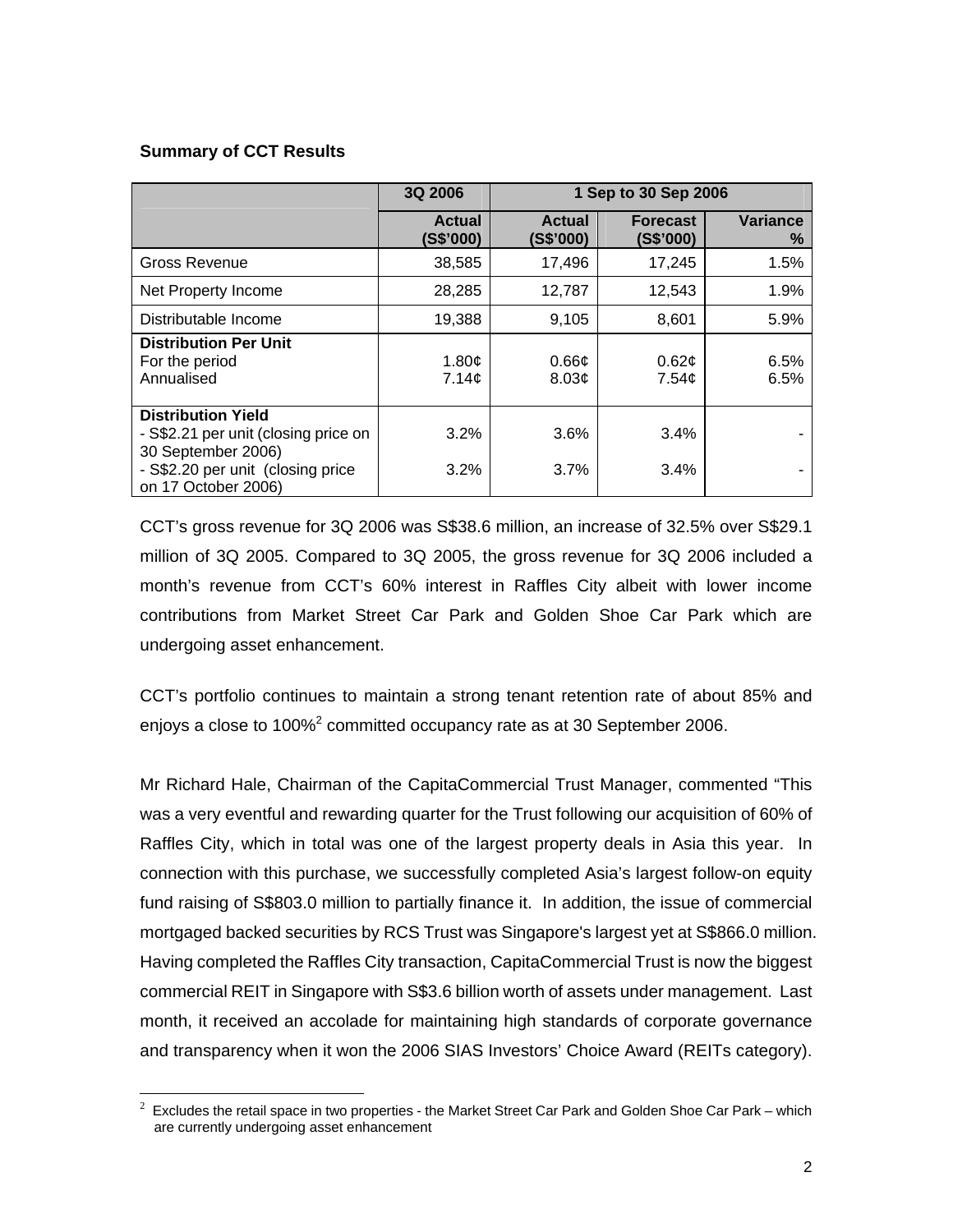We will continue to maintain the Trust's leading edge through pro-active asset management and suitable acquisitions to augment our portfolio."

Mr David Tan, CEO of the CCT Manager, said, "CCT continues to benefit from strong tenant demand for quality office space and tight supply. Leases due for renewal in CCT's portfolio in 2007 and 2008 will offer significant potential for rental upside given current positive rental reversions. CCT's portfolio includes Singapore's landmark Raffles City, premium office buildings, and major car park assets which are being revitalized in the Central Business District. This portfolio is now more resilient and robust, with a diversified tenant base to support stronger earnings. CCT is the best performing REIT for the year to-date<sup>3</sup>, having delivered total returns of 56%. Moving forward, we will continue to deliver value to unitholders through asset enhancement initiatives, while actively seeking acquisitions in Singapore and overseas to grow CCT's asset size to S\$5-6 billion by 2009."

#### **Raffles City Singapore Performs In Line with Forecast<sup>1</sup>**

From 1 September 2006, CCT owns 60% of Raffles City Singapore through RCS Trust, jointly with CapitaMall Trust who holds the remaining 40% interest. Gross revenue and net property income contribution from Raffles City for the month of September 2006 was in line with the forecast shown in the Circular. Raffles City's overall committed occupancy rate is 98.6%, with the occupancy rate of Raffles City Office Tower remaining high at 99.8% and Raffles City Shopping Centre with an occupancy rate of 97.2% (including the newly opened 53,000 sqft of retail space in basement 1) as at 30 September 2006. As part of the repositioning exercise, the Raffles City Shopping Centre is undergoing some tenancy remixing. Concurrently, the asset enhancement plans are being evaluated for progressive implementation.

#### **Singapore Office Market Outlook Remains Optimistic**

 $\overline{a}$ 

Advance estimates by Singapore's Ministry of Trade and Industry showed that real gross domestic product ("GDP") rose by 7.1% in the third quarter of 2006 compared to the same period last year. URA reported that islandwide office occupancy rate was 87.7% as at end-June 2006, compared to 85.7% a year ago. CB Richard Ellis (Pte) Ltd ("CBRE") said that vacancy rate in the Central Business District fell to 4.5% from 7.1% in the second quarter due to continued high demand for office space. Occupancy for Grade A offices within the Raffles Place, Marina Centre and Shenton Way areas rose to 99.3%.

<sup>3</sup> Source: Bloomberg – Total returns for the period from 3 January 2006 to 17 October 2006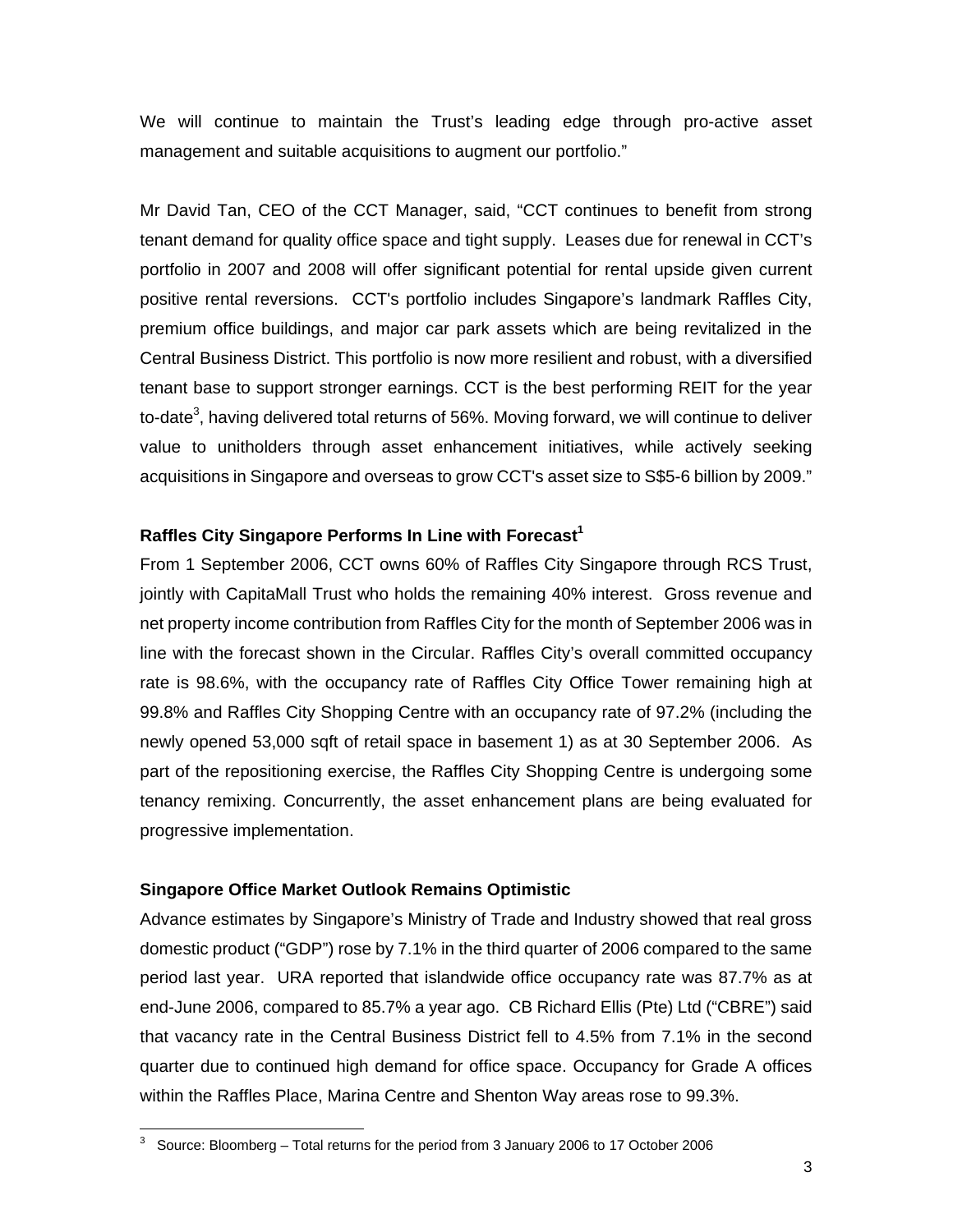CBRE reported that average prime rents in Singapore rose 15% on quarter to S\$6.90 psf per month as of the end of September, while rent for Grade A offices gained 11.8% on quarter to average S\$7.60 psf. Following which, CBRE has again revised their last quarter's year end projections from S\$7.00 psf per month and S\$8.00 psf per month for prime office rents and Grade A office rents, to reach S\$7.30 psf per month and S\$8.30 psf per month, respectively, by end-2006.

#### **Kuala Lumpur Office Market Outlook Is Positive**

Colliers International's Regional Research August 2006 reported that Malaysia's real GDP growth is likely to grow by an annual average of over 5.0% in 2006/2007 due to firm private consumption and strong external demand. This in turn will benefit the office property sector. With a shortage of quality office stock particularly in the popular areas such as the Golden Triangle, prime office rentals continued to forge ahead with a growth of 2% quarter-on-quarter to Malaysian Ringgit 5.12 per sq ft per month as at the end of 2Q 2006.

#### **About CapitaCommercial Trust** (www.cct.com.sg)

CCT is Singapore's first commercial property trust with a market capitalisation of S\$3.0 billion based on the closing price of S\$2.20 per unit on 17 October 2006. It aims to own and invest in real estate and real estate-related assets which are income producing and used, or predominantly used, for commercial purposes. CCT currently owns a S\$3.6 billion portfolio of nine prime properties in Singapore's Central Business District and Downtown Core and, an office asset in Kuala Lumpur's Golden Triangle, Malaysia. The properties are Capital Tower, 6 Battery Road, HSBC Building, Raffles City (60% interest through RCS Trust), Starhub Centre, Robinson Point, Bugis Village, Golden Shoe Car Park and Market Street Car Park in Singapore, and Wisma Technip (through an investment in junior bonds) in Malaysia. On 26 July 2006, CCT was accorded "A3" corporate rating with a stable rating outlook by Moody's Investor Service.

CCT is managed by an external manager, CapitaCommercial Trust Management Limited, which is an indirect wholly-owned subsidiary of CapitaLand Limited, one of the largest listed real estate companies in Asia.

**\_\_\_\_\_\_\_\_\_\_\_\_\_\_\_\_\_\_\_\_\_\_\_\_\_\_\_\_\_\_\_\_\_\_\_\_\_\_\_\_\_\_\_\_\_\_\_\_\_\_\_\_\_\_\_\_\_\_\_\_\_\_\_\_\_\_\_\_\_\_** 

#### **Issued by :**

## **CapitaCommercial Trust Management Limited**  (Company registration no. 200309059W)